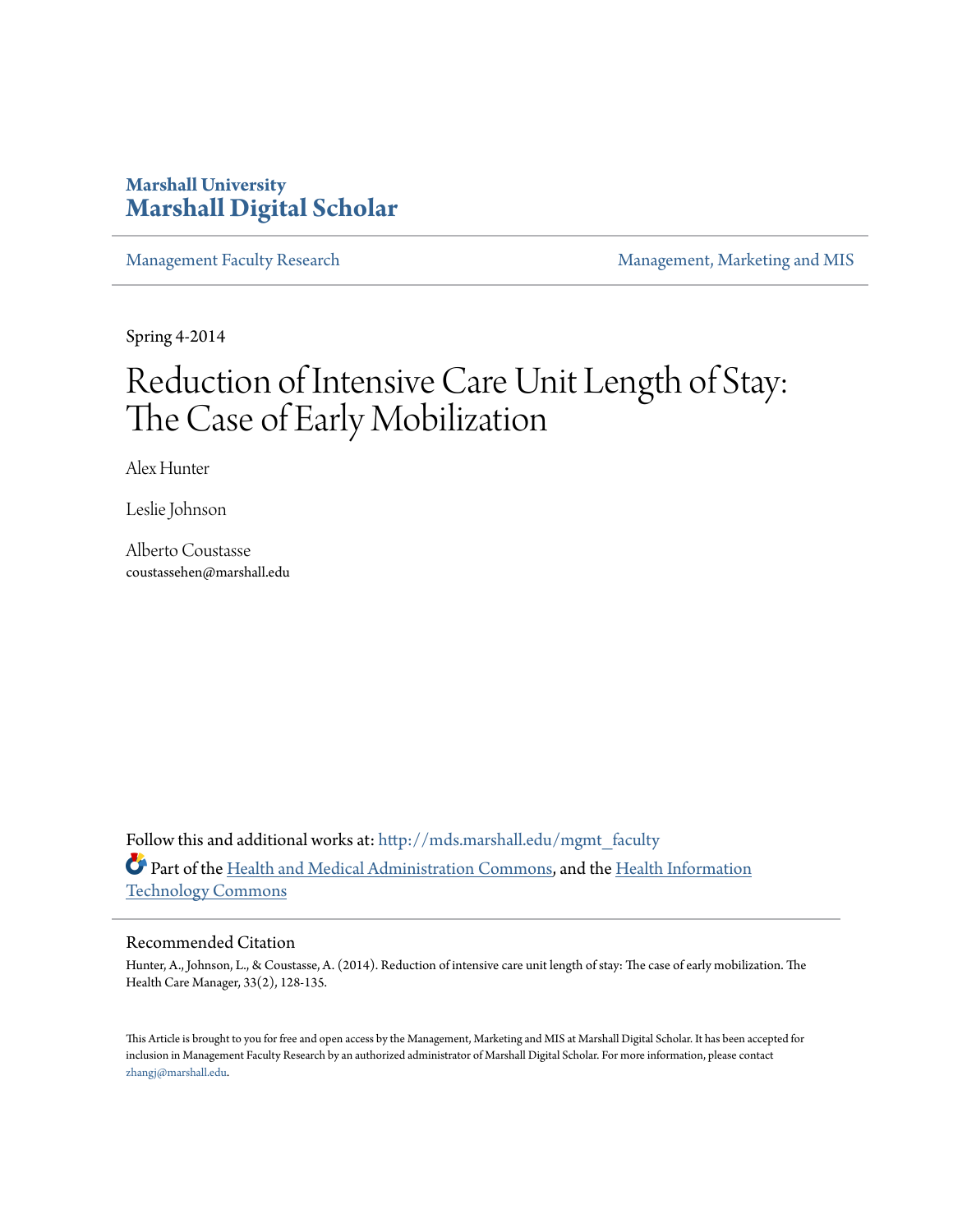#### **REDUCTION OF ICU LENGTH OF STAY: THE CASE OF EARLY MOBILIZATION**

Alex Hunter Lewis College of Business Marshall University Graduate College 100 Angus E. Peyton Drive South Charleston, WV 25303

Leslie Johnson PT, DPT Lewis College of Business Marshall University Graduate College 100 Angus E. Peyton Drive South Charleston, WV 25303

Alberto Coustasse, DrPH, MD, MBA – **CONTACT AUTHOR** Associate Professor Lewis College of Business Marshall University Graduate College 100 Angus E. Peyton Drive South Charleston, WV 25303 (304) 746-1968 (304) 746-2063 FAX [coustassehen@marshall.edu](mailto:coustassehen@marshall.edu)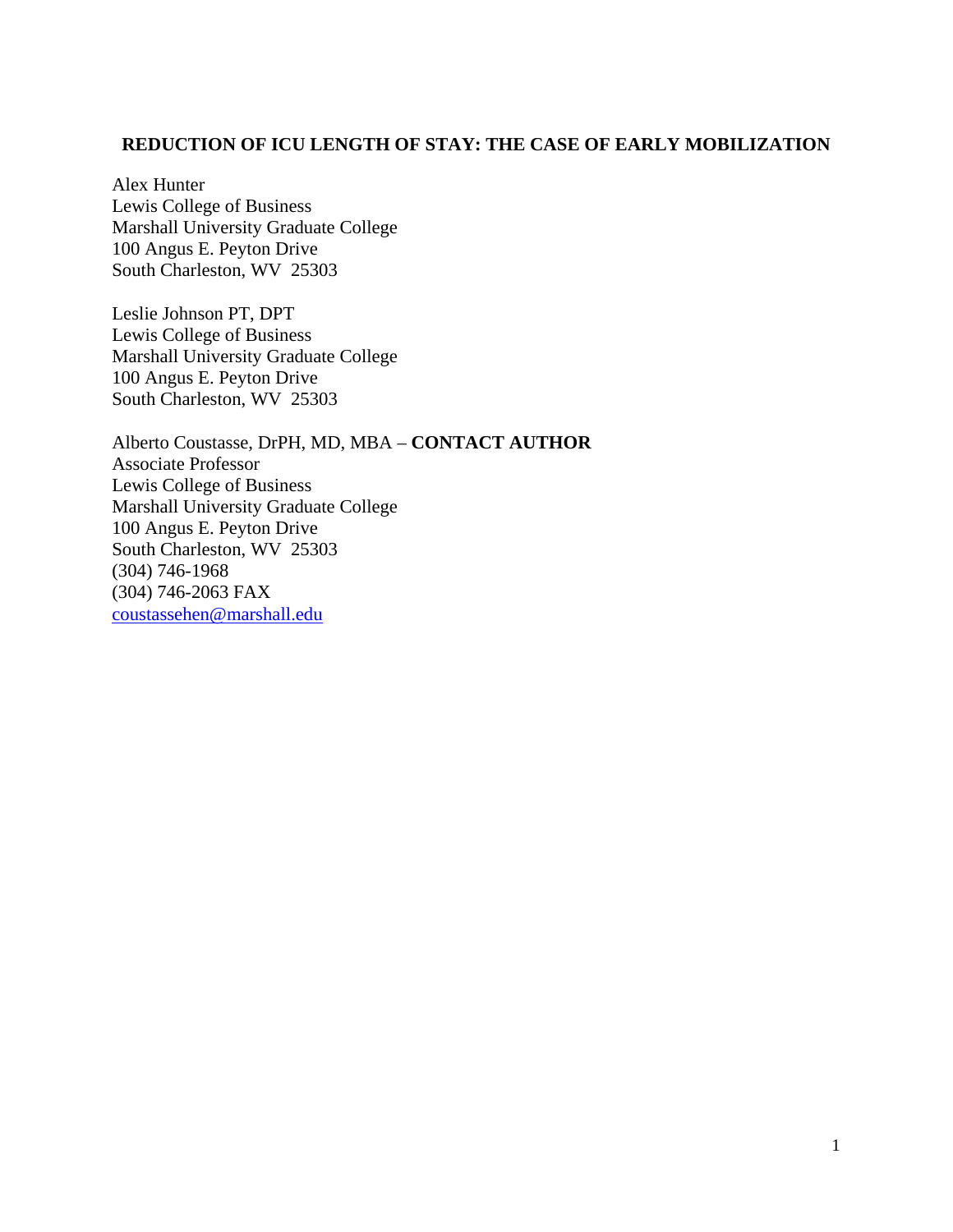# **REDUCTION OF ICU LENGTH OF STAY: THE CASE OF EARLY MOBILIZATION Abstract**

Bed rest or immobilization is frequently part of treatment for patients in the Intensive Care Unit (ICU) with critical illness. The average ICU Length Of Stay (LOS) is 3.3 days and for every day spent in an ICU bed, the average patient spent an additional 1.5 LOS days in a non- ICU bed. The purpose of this research study was to analyze the effects of early mobilization for patients in the ICU to determine if it has an impact on the LOS, cost of care and medical complications. The methodology for this study was a literature review. Five electronic data bases were utilized with a total of 26 articles were referenced for this research. Early mobilization suggested a decrease in delirium by two days, reduced risk of readmission or death, and reduced ventilator assisted pneumonia, central line and catheter infections. ICU LOS was reduced with statistical significance in several studies examining early mobilization. Limited research on cost of ICU LOS indicated savings potential with early mobilization. When implementing early mobilization in the ICU, total costs were likely to decrease and reduce fewer medical complications. Early mobilization should become a standard of care for critically ill, but stable patients in the ICU.

**Key Words:** Intensive Care Unit, Length of Stay, early mobilization, costs, complications, Mechanical Ventilation

#### **Introduction**

Critically ill patients often survive because of the care received in the Intensive Care Unit (ICU), but are often plagued with costly physical and psychological sequelae that may be worsened with immobility. Bed rest or immobilization is frequently part of treatment, due to pharmacologically induced sedation and/or Mechanical Ventilation (MV). <sup>1</sup> Hippocrates may have implied that pain is relieved by bed rest, but modern day researchers have found that bed rest is potentially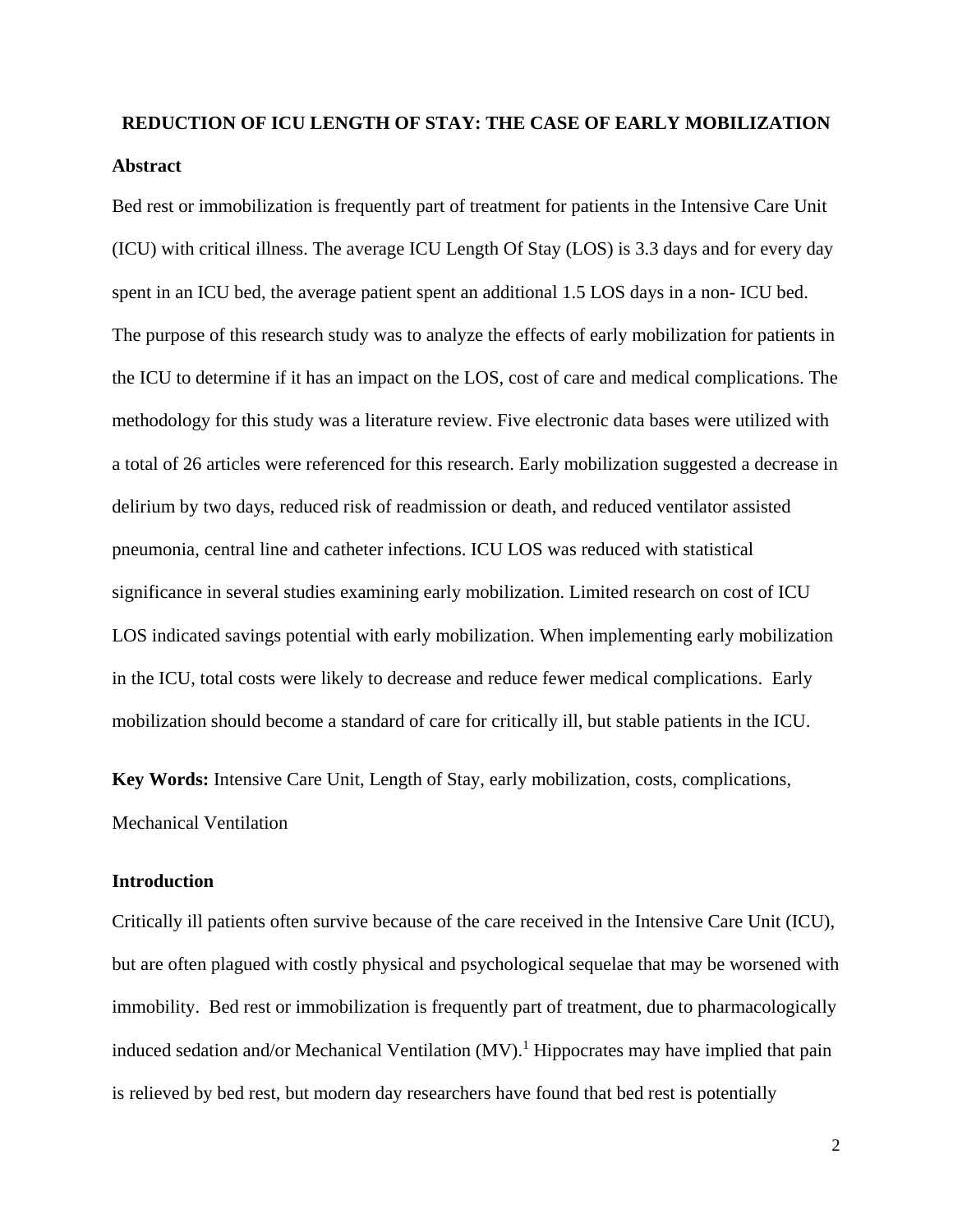harmful with complications of pulmonary edema, atelectasis, bone demineralization, muscle wasting, vasomotor instability, constipation, back pain, pressure ulcers, contractures and blood clots.2

Length of Stay (LOS) in the ICU has been used as a measure of resource utilization because it is surprisingly consistent among most diagnoses. <sup>3</sup> LOS has been documented as short as 24 hours, and as long as 132 days.<sup>3</sup> Weaning from MV has been correlated with increased ICU and hospital LOS. The ICU houses less than ten percent of total hospital beds, yet ICU care represents one third of total health care costs.<sup>4</sup> Daily costs have increased more than 30% from 2000-2005 with an average daily cost of \$3,518.<sup>5</sup> Neuromuscular weakness, or ICU Acquired Weakness (ICU-AW), as well as, impaired physical function are two long term complications that ICU survivors often face.<sup>6</sup>

ICU-AW has been defined as bilateral weakness, ranging from severe to paralysis, with or without a loss in deep tendon reflexes.<sup>7</sup> Developing ICU-AW has been attributed to sepsis, immobility, multiple organ failure, hyperglycemia, and corticosteroid use.<sup>7</sup> In patients mechanically ventilated for greater than seven days, evidence has shown up to 58% suffer with  $ICU-AW<sup>8</sup>$ 

The most frequent primary admission diagnoses to the ICU include acute myocardial infarction, respiratory distress, coronary artery bypass grafting, congestive heart failure, cerebrovascular accident or intracranial hemorrhage, other cardiovascular dysfunction, pneumonia, sepsis, diabetic ketoacidosis, and gastrointestinal bleeding between other diagnoses.<sup>9</sup> Lilly, et al., $9$  attempted to provide benchmarks for critical care practice in the United States (US) by examining 243,553 adult admissions in 271 ICUs, and found that the average ICU LOS was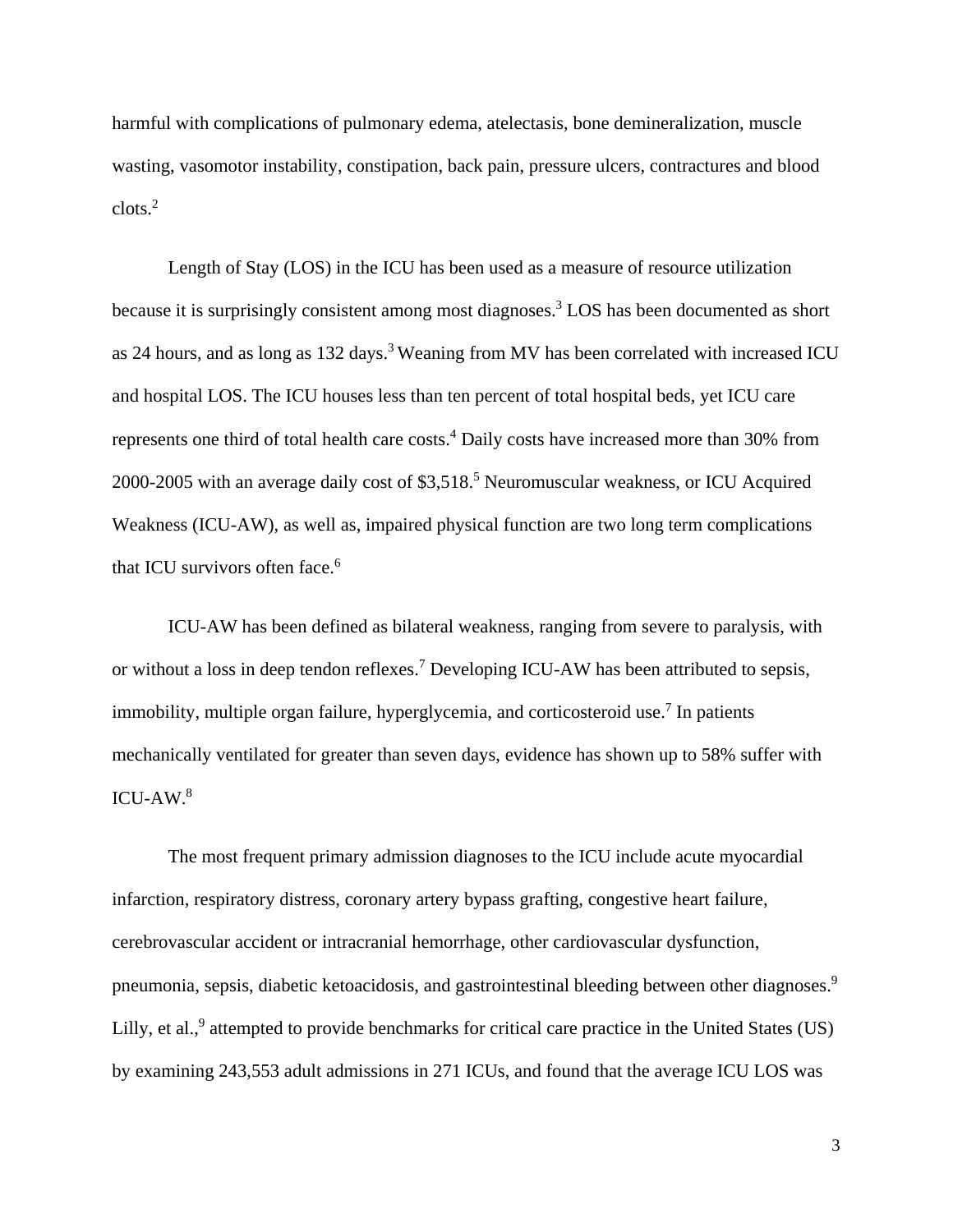3.3 days and that for every day spent in an ICU bed, the average patient spent an additional 1.5 days in a non-ICU bed.

A multitude of life sustaining measures such as catheters, monitors, and sedative medications mixed with unstable vital signs, electrolyte imbalances, unusual sleeping patterns, and even abnormal behaviors, make early mobilization intimidating.10 Avoidance of bed rest with early mobilization is a potential option to reduce weakness acquired during ICU stay, but intensive Physical Therapy (PT), including ambulation, is often avoided in mechanically ventilated patients.<sup>11</sup> Low level of patient mobility is a common practice in the ICU, with 27% of ICU patients receiving PT, and only 6% of mechanically ventilated patients receiving PT.<sup>12</sup> A systematic review by Adler and Malone<sup>10</sup> concluded that mobilization can safely occur within two to four days of intubation in critically ill, but stable ICU patients. Early mobilization has recently been associated with improvements in respiratory function, level of consciousness, functional independence, cardiovascular fitness and psychological well-being.<sup>1</sup>

Respiratory failure has been the most common reason patients are admitted to the ICU, because of the need for MV. According to Ely, et al.,  $^{13}$  specific medical complications, including delirium, have been associated with an increased ICU stay and with MV. Delirium is an acute mental status change with inattention, and either disorganized thinking or an alerted level of consciousness.<sup>14</sup> Delirium has been found in up to 32% of ICU patients, rising to 77% in mechanically ventilated patients.<sup>15</sup> Ely, et al.,<sup>13</sup> demonstrated an increased hospital LOS of ten days in those patients who developed delirium.

The purpose of this research was to analyze the effects of early mobilization for patients in the ICU to determine if it has an impact in the LOS, cost of care, and medical complications.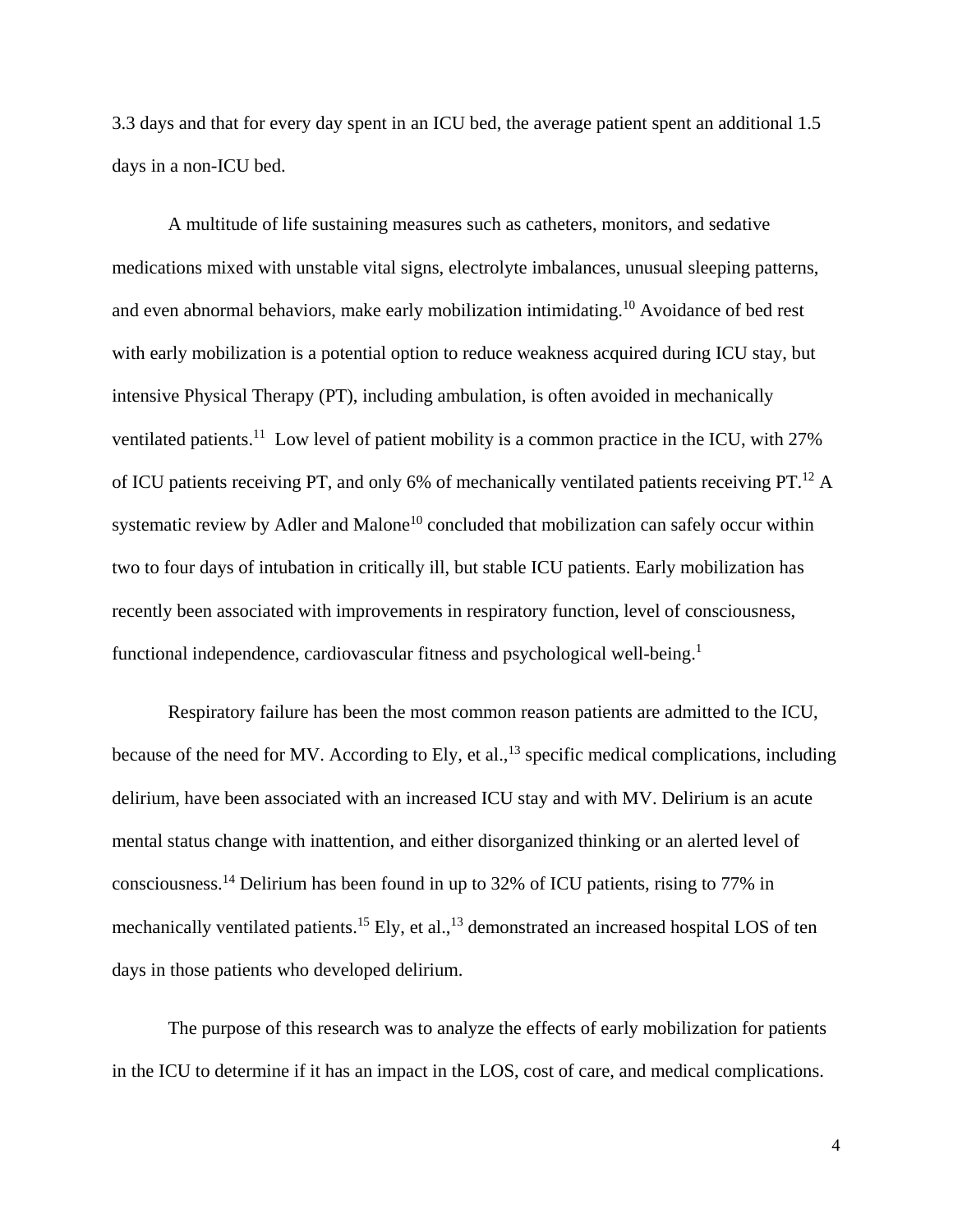#### **Methodology**

The methodology for this study was a literature review. The West Virginia University library on the Charleston Area Medical Center Memorial Campus in Charleston, West Virginia was used for full text articles, utilizing the PubMed, EbscoHost, ProQuest and CINHAL databases. Google was used when articles could not be located through the above data bases. Key terms used in the search included 'ICU' AND 'early mobilization', AND 'cost', OR 'length of stay', OR 'acquired weakness' OR 'complications'. The Physical Therapy Journal was also explored. The inclusion criteria included: the search was limited to articles published 2003 through April 2013. Articles were limited to the English language. Primary and secondary data were included from original articles, research studies and reviews. Relevant articles were selected after review of abstracts was performed. Twenty-six peer review articles were chosen for this research following the inclusion criteria.

The conceptual framework for this research is illustrated in Figure 1. The authors reasoning is that early mobilization in the ICU can decrease ICU LOS thus decreasing the patient's overall hospital LOS and medical complications contributing to an overall decrease in cost of care. Without early mobilization, patient will stay sicker for longer periods and the cost to patients, hospitals and insurance companies will be greater.

#### INSERT FIGURE 1 ABOUT HERE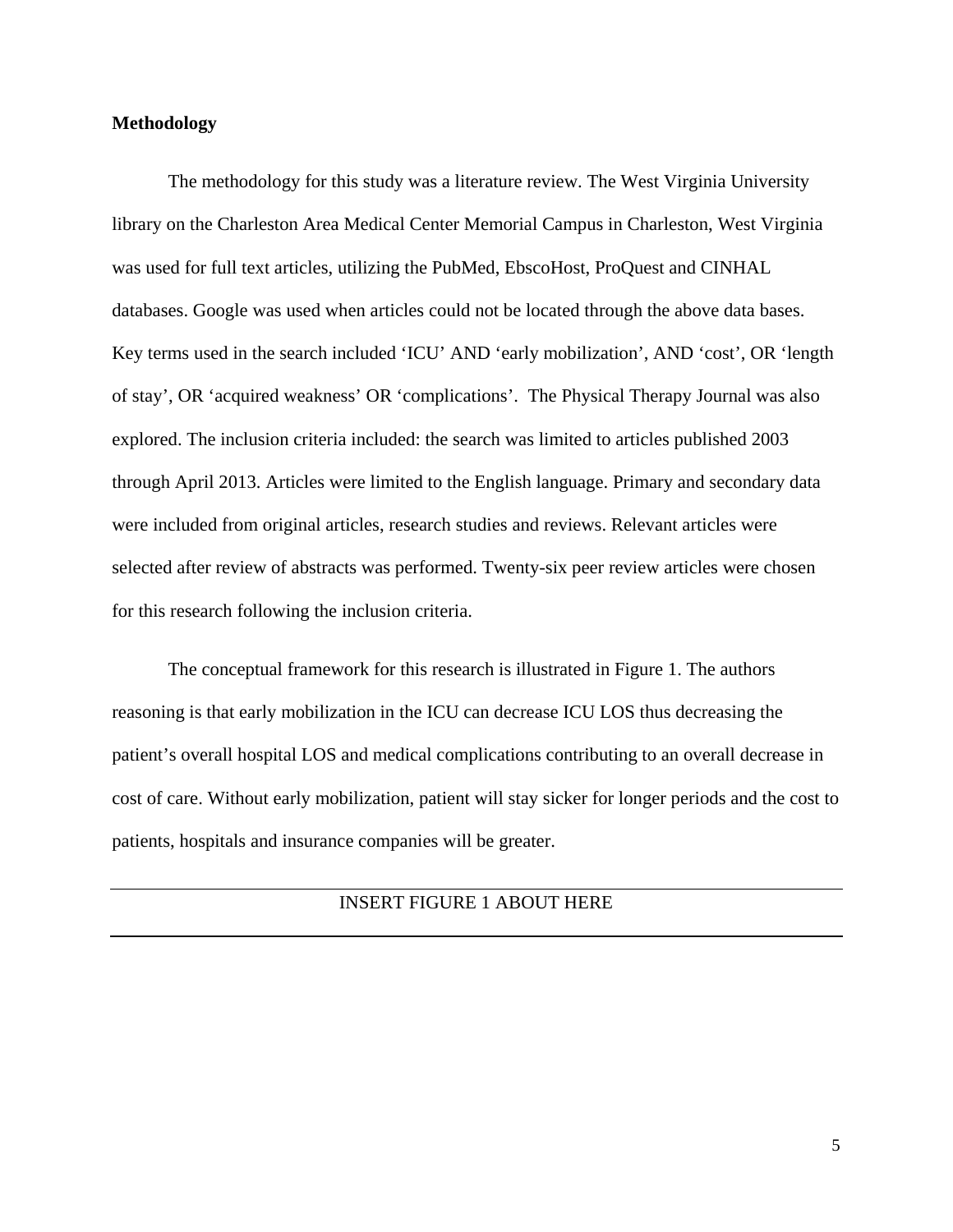#### **Results**

#### *ICU LOS with Early Mobilization*

One of the first studies investigating early mobilization in ICU patients with Acute Respiratory Failure (ARF) was a prospective cohort study in a university Medical ICU (MICU).<sup>16</sup> The protocol group was initiated into the protocol within 48 hours of MV with the mobility team, while the usual care group received Passive Range Of Motion (PROM) daily by the bedside nurse. Both ICU and hospital LOS were significantly different between the protocol and usual care group (Table 1). $^{16}$ 

## INSERT TABLE 1 ABOUT HERE

A randomized controlled trial of 90 critically ill patients examined the effects of bedside cycling and demonstrated no significant difference between control and experimental groups in ICU or hospital LOS.<sup>17</sup> Of importance to note with this study, is that both groups received strengthening and functional training, but the treatment group received an extra 20 minutes of cycling per day in a supine or semi-recumbent position (Table 1).

The impact of PT in ICU LOS in a preeminent Turkish Hospital was examined in ventilator dependent patients.<sup>18</sup> The control group received only standard nursing care, and the experimental group participated twice per day five days per week in the chest physiotherapy program individualized to each patient, and included activities ranging from postural drainage to exercise and mobilization (Table 1).

The efficacy of combining early sedation interruption with PT and Occupational Therapy (OT) was investigated in a randomized controlled trial with the intention to treat all 104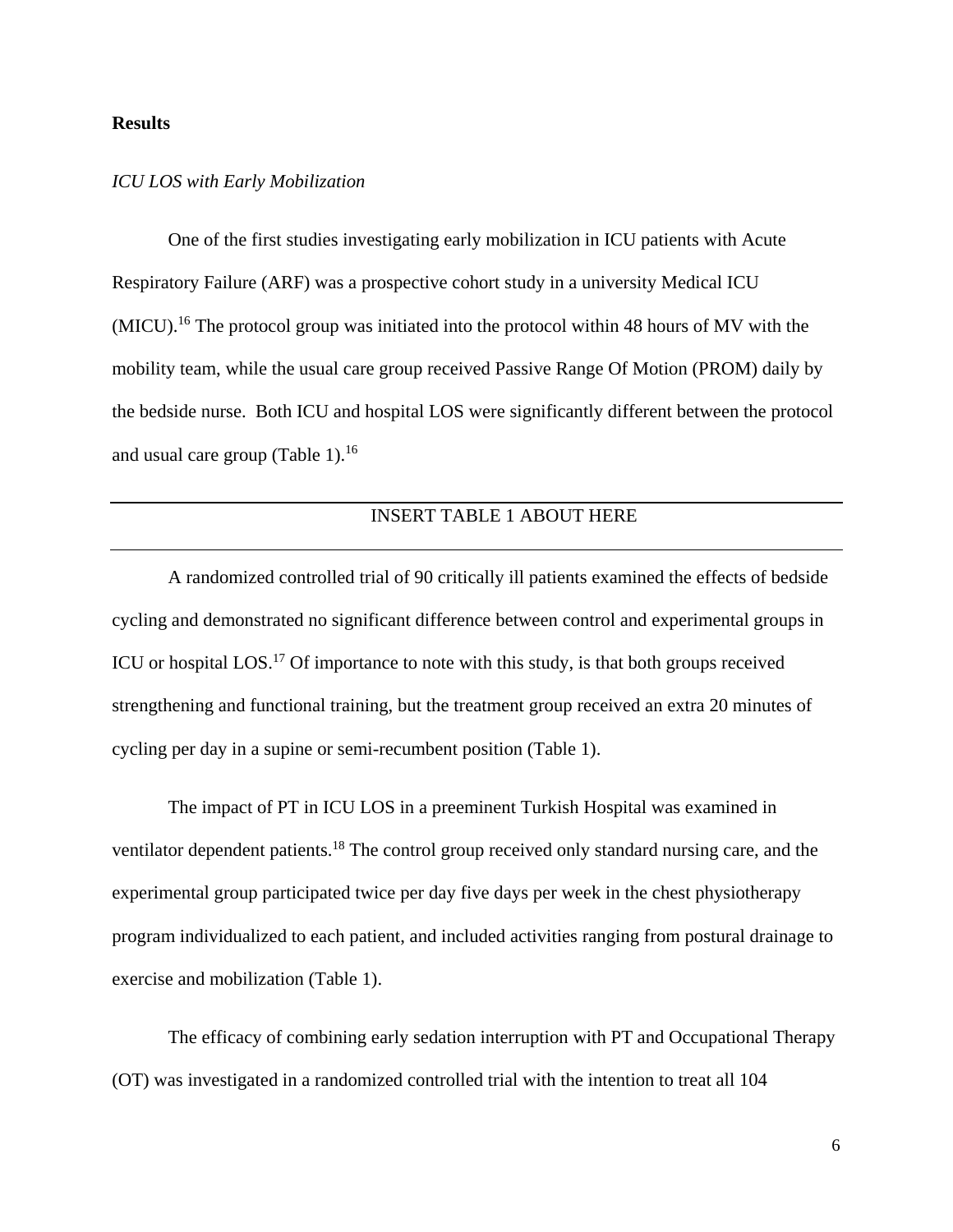mechanically ventilated patients.19 This two center study used computer randomization and blinding of therapists, with initiation of early exercise and progressive mobilization in patients who had been on the ventilator less than 72 hours, but were expected to remain on the ventilator at least 24 more hours. The control group received sedation interruption with therapy as ordered by the primary team, typically not initiated until patients were mechanically ventilated for 14 days or more. ICU LOS and hospital LOS were not significantly different in this study (Table 1).

A 7 month prospective before and after quality improvement project was conducted in a 16 bed MICU in an academic setting which studied early rehabilitation in patients with acute respiratory failure.20 This single center study targeted patients who had been ventilated four or more days. Interventions were not specific to a protocol, but instead, consisted of creating positions for therapists and a rehabilitation aide, establishing guidelines for safe and early mobilization, and altering standards for sedatives from continuous to as needed and changing activity orders from bed rest to as tolerated (Table 1).

A systematic review investigating outcomes of mobilization in patients requiring MV was conducted using many of the already mentioned studies.<sup>21</sup> Using 17 eligible studies, the authors found that active mobilization may positively impact the ability to wean from the ventilator and may decrease both ICU and hospital LOS.<sup>21</sup>

Ronnebaum, Weir, & Hilsabeck<sup>22</sup> completed a retrospective chart review study using patients with a diagnosis of respiratory distress at the ICU comparing the effectiveness of a Mobility Protocol (MP) utilizing daily meetings with an interdisciplinary team to safely initiate early mobilization when stable with Standard Physical Therapy (SPT) .The authors found a statically significant reduction of the ICU LOS of more than 10 days from 13.3 in the MP group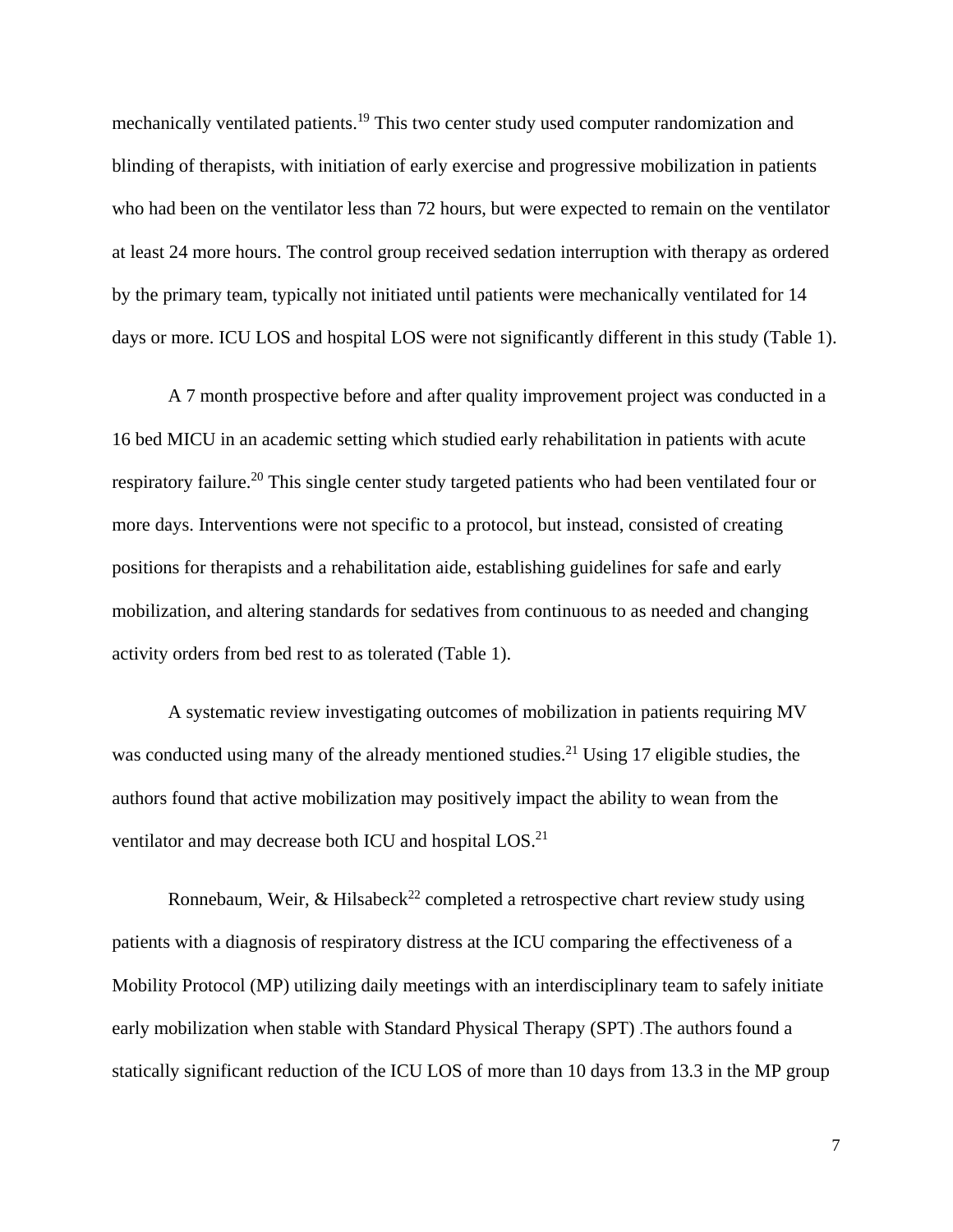compared to 24.9 days of SPT patients. Also Mean Ventilator (MV) time was reduced by 16 days by MP patients with 14.5 days compared to 30.9 days of the SPT patients which was also statistically significant (Table 1).

An early mobility program, titled PUMP Plus, was initiated in the neurointensive care unit at Shands Hospital at the University of Florida from April 1, 2010 through July 31, 2010.<sup>23</sup> Unless it was clinically contraindicated, the study population of 3291 patients was automatically enrolled in the early mobility program of progressive mobility. Results of the PUMP Plus study showed a statistically significant decrease in hospital LOS from 12 days before the mobility protocol implementation to 8.6 days after, a decrease in neurointensive care LOS by 13% from 4.0 days before mobility implementation to 3.4 days after and a correlation between LOS and mobility score (Table 1).

A financial model was developed using data from existing studies and from the actual implementation of early mobilization in the MICU at Johns Hopkins Hospital.<sup>24</sup> Data from this study of early mobilization in the ICU indicated a 22% reduction in stay with an average of 5.4 days before intervention and 3.9 days post intervention.<sup>24</sup>

#### *Cost of Care with early mobilization in ICU*

According to Dasta, McLaughlin, Mody, & Piech, $^{25}$  patients requiring MV in the last quarter of 2002 accrued higher hospital costs with an average of \$47,158 compared to those patients not requiring MV with an average of \$23,707. Average daily ICU cost studied in 2002 were highest day one and day two, stabilizing on day three as evidenced by \$7,728 +/- 8,509 day one, \$3,872 +/- 4,223 day two and \$3,436 +/- 3,550 day three.<sup>25</sup>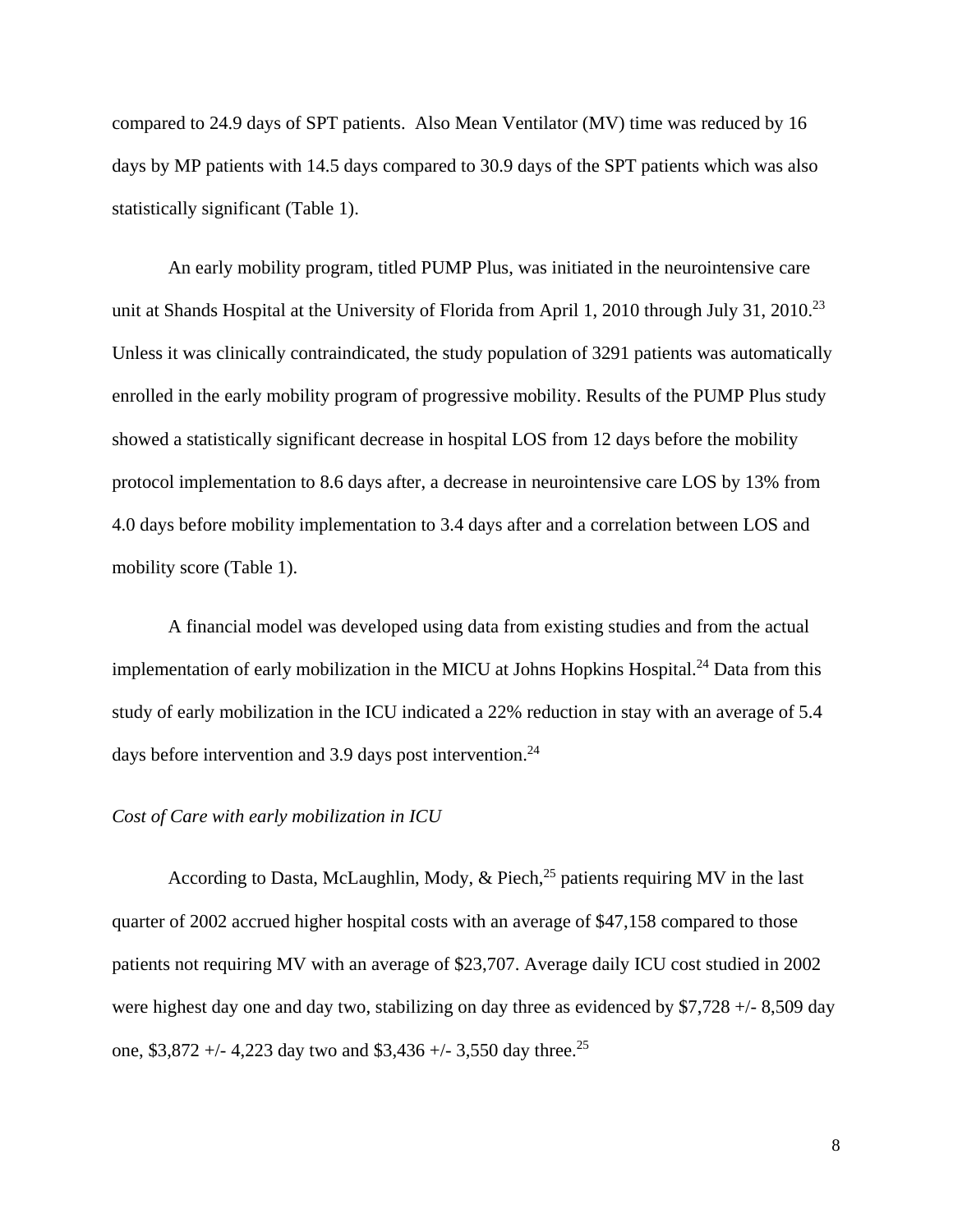In 2008, Morris, et al., <sup>16</sup> examined early ICU mobilization in the treatment of Acute Renal Failure (ARF), finding the total direct inpatient cost for patients in the protocol group to be \$6,805,082 with an average patient cost of \$41,142, while the total cost for the usual care group was \$7,309,871, with an average patient cost of \$44,302 (Table 1).

Ronnenbaum, et al.,  $^{22}$  performed a retrospective chart review in 2008 compared the effectiveness of a MP with SPT demonstrated an average difference of 11.6 LOS fewer in the ICU in the MP protocol, as well as a \$22,000 savings per patient in the MP.

The financial model created using data from the Johns Hopkins Hospital early mobilization implementation identified three areas of costs associated with early ICU mobilization which included personnel, training, and equipment<sup>24</sup> (Table 2).

### INSERT TABLE 2 ABOUT HERE

#### *The Impact of Early Mobilization in ICU on Medical Complications*

The randomized controlled trial by Schweickert, et al.,<sup>19</sup> found a significant difference in reduction of days of ICU delirium, two days in the treatment group compared to four days in the control group, and in ICU acquired paresis at hospital discharge, 31% treatment group compared to 49% control group (Table 1).

In a cohort study of 280 acute respiratory failure survivors, using parent data from a prior study, Morris, et al., <sup>16</sup> found that patients who did not participate in an early mobilization group were statistically significant with 1.77 times more likely to be readmitted or being dead (Table 1).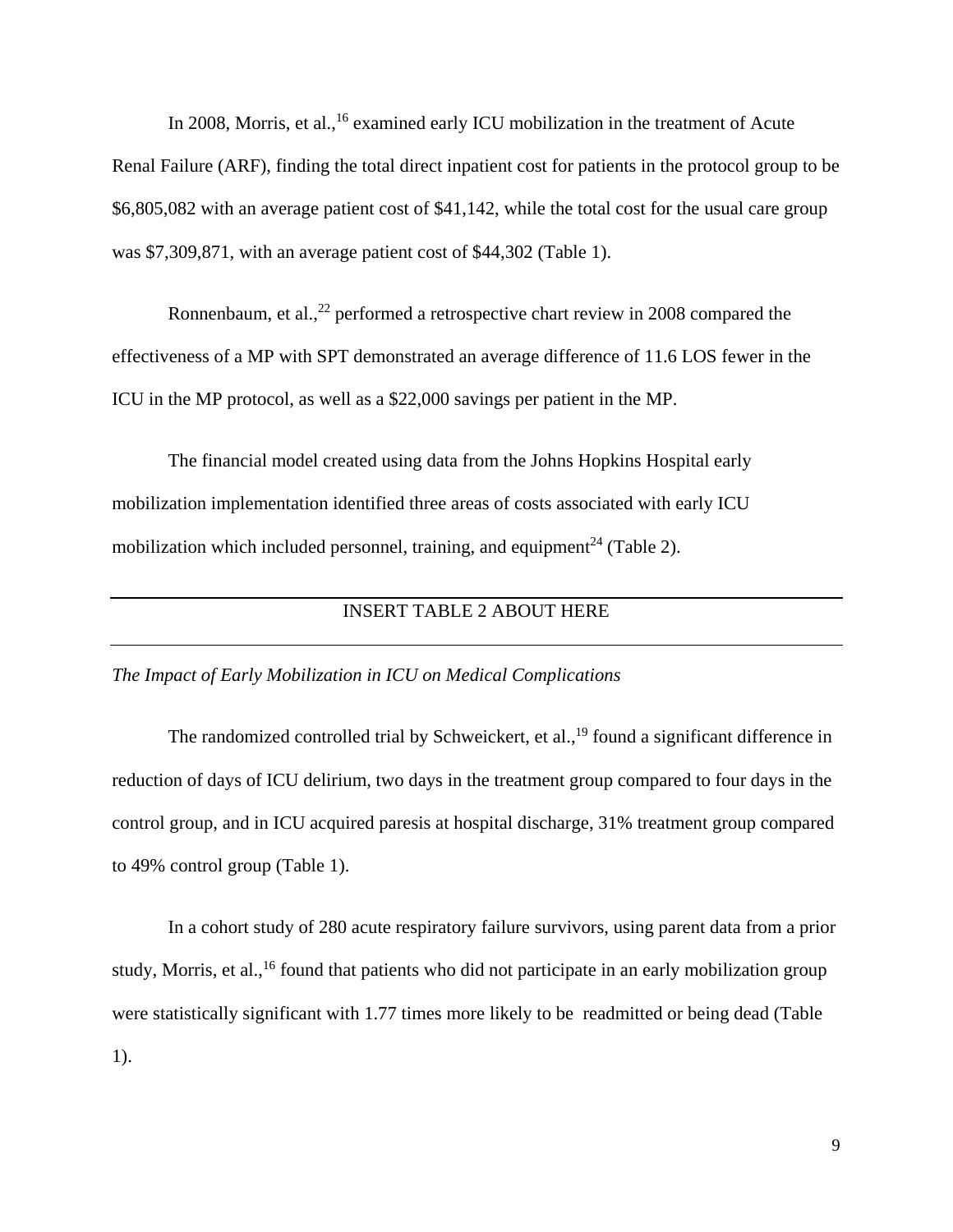The PUMP Plus study exhibited a 60% decrease in hospital acquired infections (such as Ventilator Associated Pneumonia, central line infections and catheter associated UTI's) with increased mobility scores, but no significant difference was noted in pressure ulcer development.23

#### **Discussion**

Early mobilization for decreased LOS in the ICU exhibited some mixed results. When implementing early mobilization in the ICU costs were shown to decrease. Fewer medical complications occurred with the implementation of early mobilization in the ICU.

While the sample size for the PUMP Plus study was large (n= 3291), data was only collected for 2 weeks prior to the initiative and for 2 weeks after the initiative, with pre sample size of 77 and post sample size of  $93<sup>23</sup>$  The PUMP Plus study used the iMOVE mobility assessment tool, which was noted to be both valid and sensitive. This study hypothesized that increased mobility would be correlated with decreased pressure sore incidence, as had been shown in other studies, but it did not, likely due to low prevalence of pressures in this unit. While the PUMP Plus study was conducted in a neurointensive care, it provided external validity to the study regarding progressive mobilization with ventilated and non-ventilated patients.

ICU-AW is common following critical illness and often the recovery is incomplete, as demonstrated in a five year post illness study of survivors of acute respiratory distress syndrome, which showed normal pulmonary function, but reduced 6 Minute Walk Distance (6MWD) compared to normal averages, representing long lasting physical impairment. Muscle wasting and fatigue have been documented as functional limitations at one year post ICU discharge, with 6MWD results being 66% of predicted values, with only 49% of survivors able to return to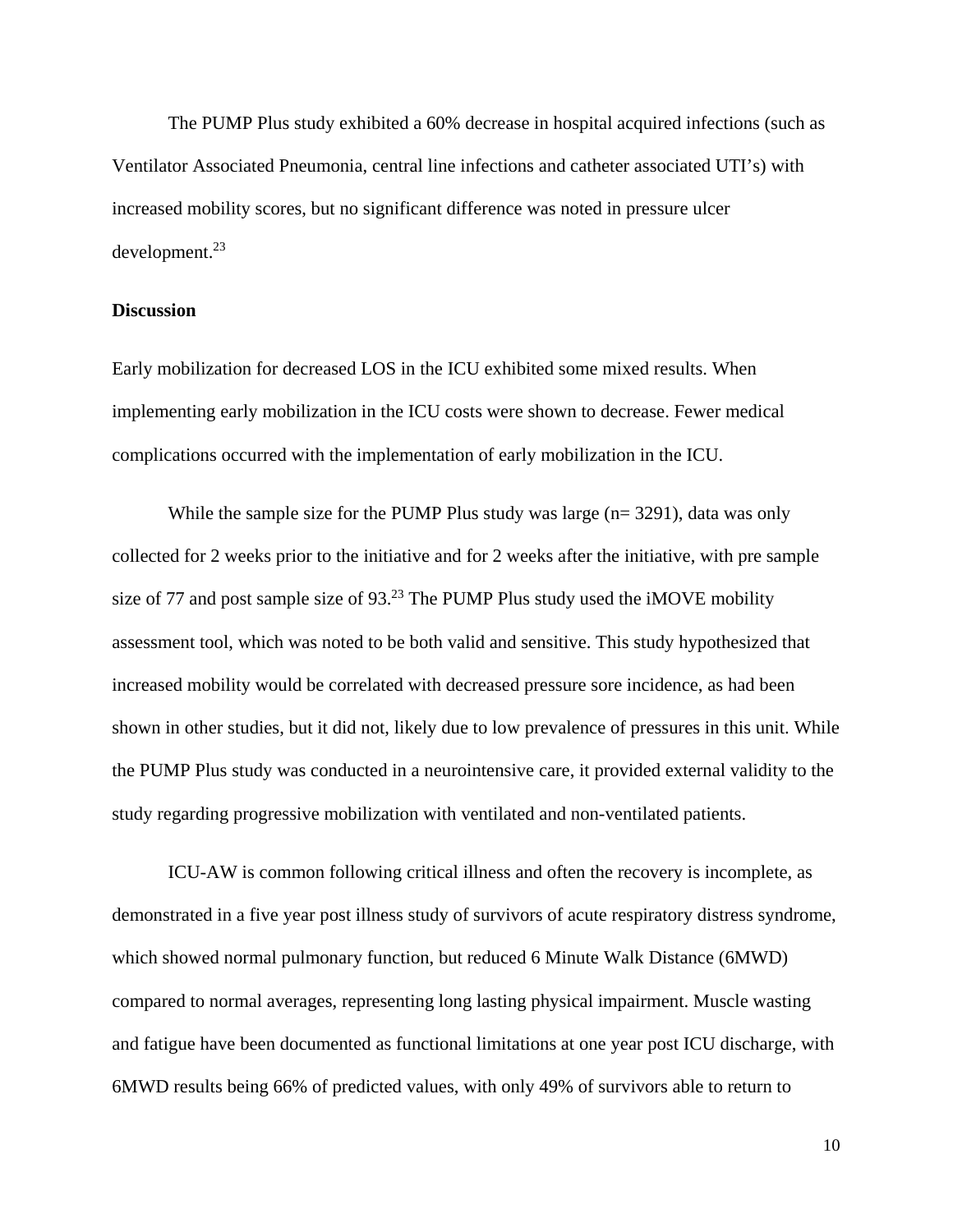work.<sup>23</sup> So, while this research indicates possible immediate cost savings with early mobilization in the ICU, the total cost of ICU illness to full recovery is still unknown.

It has been suggested that total ICU costs are related to LOS, but frequently ICU costs are fixed, representing overhead costs of running a hospital, and these costs do not change regardless of LOS.<sup>26</sup> For example, in a retrospective cohort study of all patients undergoing MV for at least 48 hours in the ICU at the Hospital of the University of Pennsylvania in Philadelphia fiscal year 2006, reducing ICU and hospital stay for all patients would save \$673,941 in variable costs, which was only  $0.9\%$  of total hospital costs.<sup>26</sup>

While the earlier mobilization study by Ronnebaum, et al.,  $^{22}$  sounds convincing with shorter LOS and \$22,000 per patient savings, this study is a retrospective chart review study with a small sample size. This study demonstrated shorter MV days with earlier mobilization, and inferred reduced ventilator assisted pneumonia and decreased blood stream infections with its supporting literature.

Burtin, et al.,<sup>17</sup> found no difference in ICU or hospital LOS with the cycling intervention. It can be argued that both groups received strengthening exercise and functional mobility training so while supine or semi-recumbent cycling had an impact on 6MWD and the functional task of improving sit to stand, no change in LOS was noted (Table 1).

Morris, et al., <sup>16</sup> used survey follow up to determine results regarding readmission rates and death rates. This method provided questionable reliability, as it could not be certain the survey was filled out by the appropriate person, or that the survey was filled out accurately. Only eight percent were lost to follow up according to the research.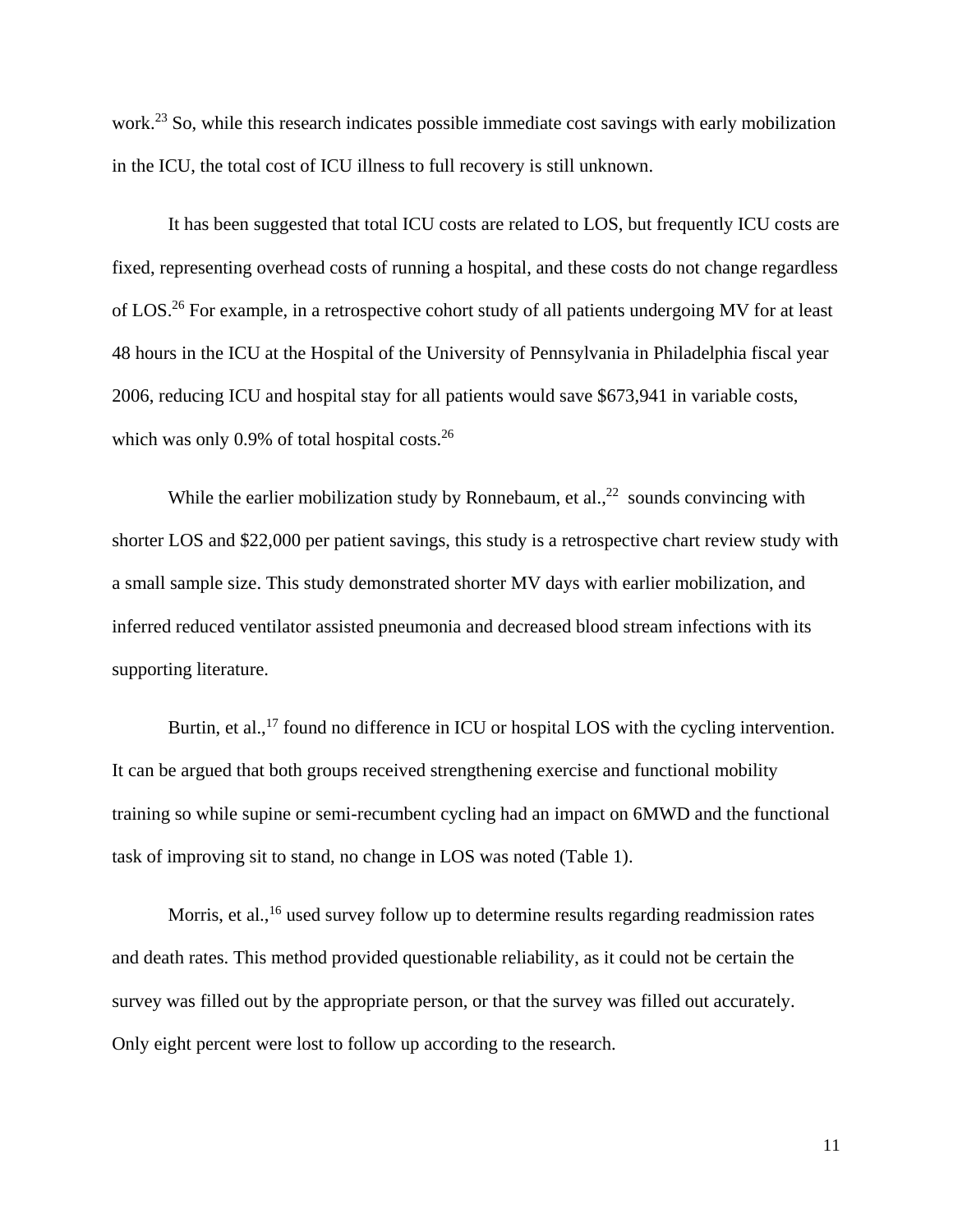Li, et al.,<sup>21</sup> performed a systematic review of mobilization in ventilated patients in the ICU and may have noted some success with ventilator weaning and LOS, but the study limitations were significant due to considerable heterogeneity and limited methodological quality. Researcher bias may have impacted results in the work by Needham, et al., (2010), as these researchers have produced much research regarding the success of early mobilization in the ICU. Other study limitations included small sample sizes with high numbers lost to follow up, as well as, high rate of mortality in the population studied.

The current study was limited due to the restrictions in the search strategy used, such as the number of databases searched or researcher and publication bias may have limited the availability and quality of the studies identified for review.

Hospital systems are under increased pressure to produce quality outcomes and reduced costs. Utilization of early mobilization can likely reduce LOS, hospital costs and medical complications. Changing the culture of bed rest in the ICU is possible and valuable. The cost of early mobilization could be further reduced by training lower paid staff such as mobility technicians rather than higher paid therapists or nurses. Patients on MV should be mobilized as soon as they are medically stable to minimize complications.

Further research should focus on longitudinal studies to determine the entire cost of care with adequate follow up to determine functional status in the home and in the community. Other research could examine true ICU and hospital costs and how patient volumes and turnover rates impact those costs. And, because quality plays an increasing role in reimbursement, time of critical illness discharge should be investigated to ensure discharges occur at the appropriate time to avoid readmissions.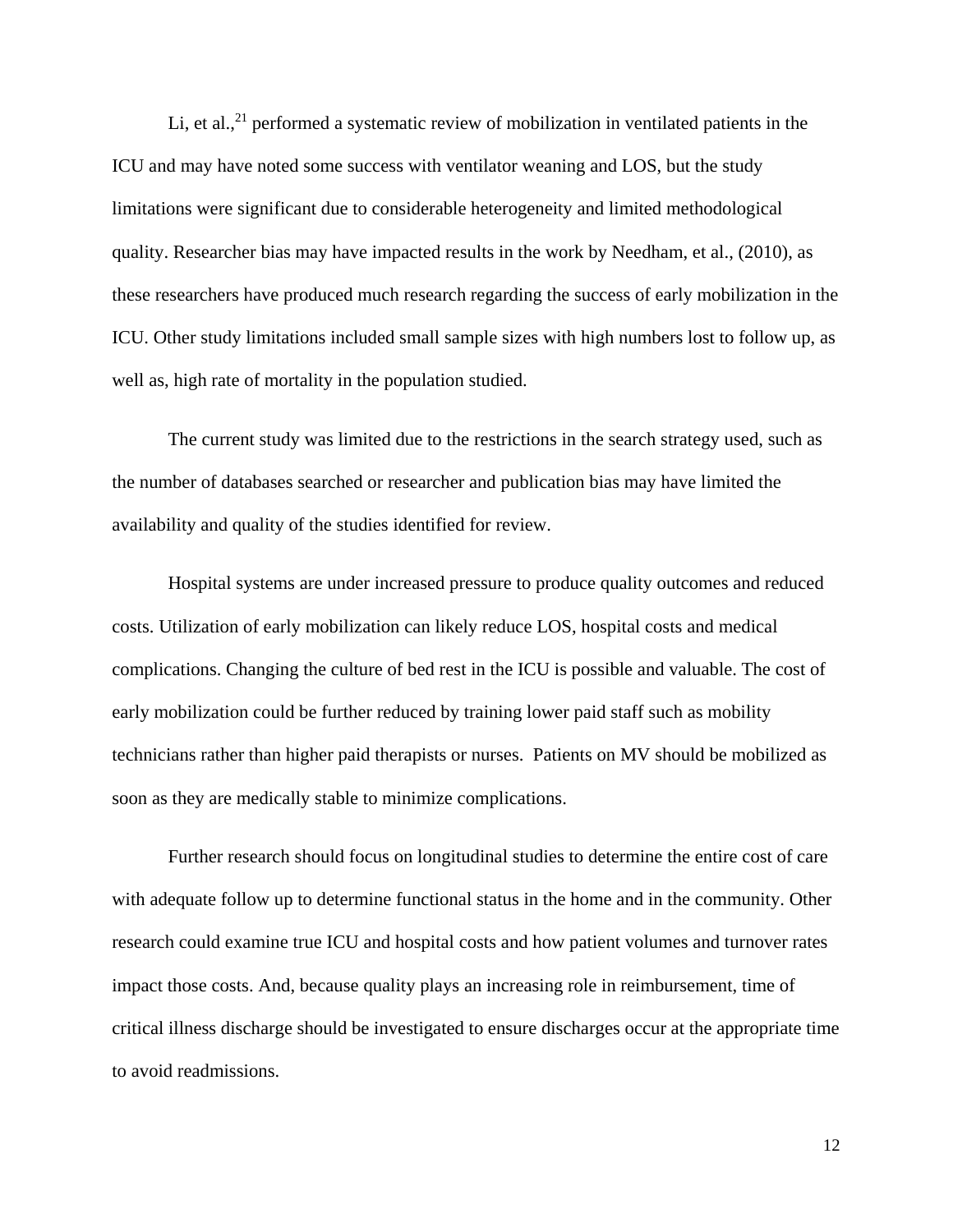#### **Conclusion**

While the cost saving benefit is not fully realized by the research available, early mobilization has the potential to reduce LOS and medical complications. Early mobilization in the ICU would likely benefit patients, hospitals and insurance companies. Because of its benefits, early mobilization in the ICU should become a standard of care due to the potential reduction in medical complications.

#### **REFERENCES**

- 1. Drolet A, DeJuilio P, Harkless S, Henricks S, Waters C, Wiliams S. Move to improve: the feasibility of using an early mobility protocol to increase ambulation in the intensive and intermediate care setttings. *Phys Ther.* 2013;93(2):1-11.
- 2. Lipshutz A, Gropper M. Aquired neuromuscular weakness and early mobilization in the Intensive Care Unit. *Anesthesiology.* 2013;118(1):202-214.
- 3. Arabi Y, Venkatesh S, Haddad S, Shimemeri A, Malik S. A prospective study of prolonged stay in the intensive care unit: predictors and impact on resource utilization. *Int J Qual Health Care.* 2002;14(5):403-410.
- 4. Shorr A. An update on cost-effectiveness analysis in critical care. *Curr Opin Crit Care.* 2002; 8(3):337-343.
- 5. Halpern N, Pastores S. Critical medicine in the United States 2000-2005: An analysis of bed numbers, occupency rates, payer mix and costs. *Crit Care Med.* 2010;38(1):65-71.
- 6. Desai S, Law T, Needham D. Long-term complications of critical care. *Crit Care Med.*  2011;39(2):371-379.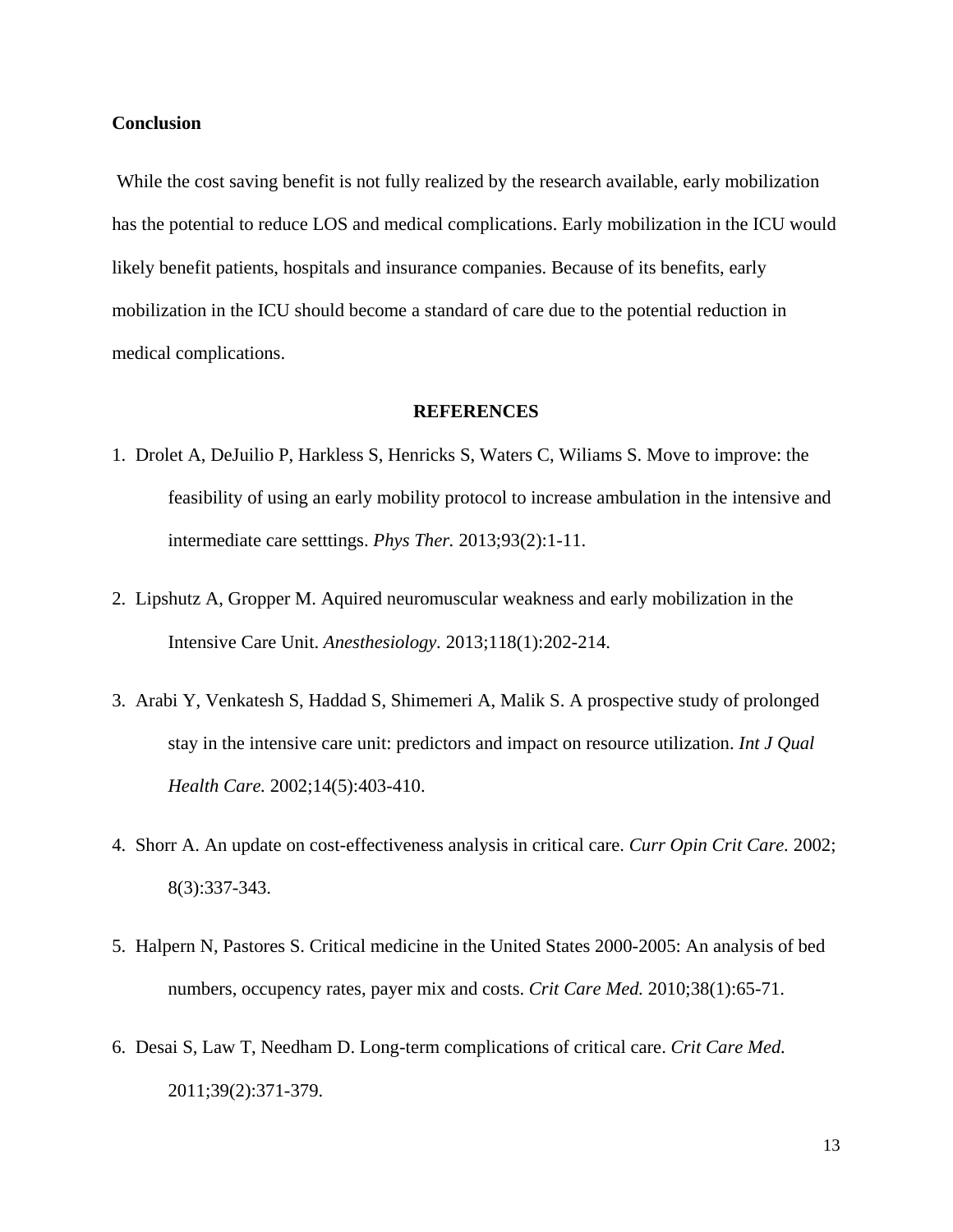- 7. Brummel N, Jackson J, Girard T, Pandharipande P, Schiro E, Work B, et al. A combined early cognitive and physical rehabilitation program for people who are critically ill: the activity and cognitive therapy in the intensive care unit (ACT-ICU) trial. *Phys Ther.*  2012;92(12):1580-1592.
- 8. Griffiths R, Hall J. Intensive care united-acquired weakness. *Crit Care Med.* 2010;38(3):779- 787.
- 9. Lilly C, Zuckerman I, Badawi O, Riker R. Benchmar data from more than 240,000 adults that reflect the current practice of critical care in the United States. *Chest.* 2011;140(5):1232- 1242.
- 10. Adler J, Malone D. Early mobilization in the Intensive Care Unit: A systematic review. *Cardiopulm Phys Ther J.* 2012;23(1):5-13.
- 11. Truong A, Fan E, Brower R, Needham D. Bench-to-bedside review: Mobilizing patients in the intensive care unit-from pathophysiology to clinical trials. *Crit Care.* 2009;13(4): 216-224.
- 12. Needham D, Wang W, Desai S, Mendez-Tellez P, Dennison C. Intensive care unit exposures for long-term outcomes research: development and description of exposures of 150 patients with acute lung injury. *J Crit Care.* 2007;22(4):275-284.
- 13. Ely E, Shintani A, Truman B, Speroff T, Gordon S, Harrell F, et al. Delirium as a predictor of mortality in mechanicially ventilated patients in the intensive care unit. *JAMA.*  2004;291(14):1753-1762.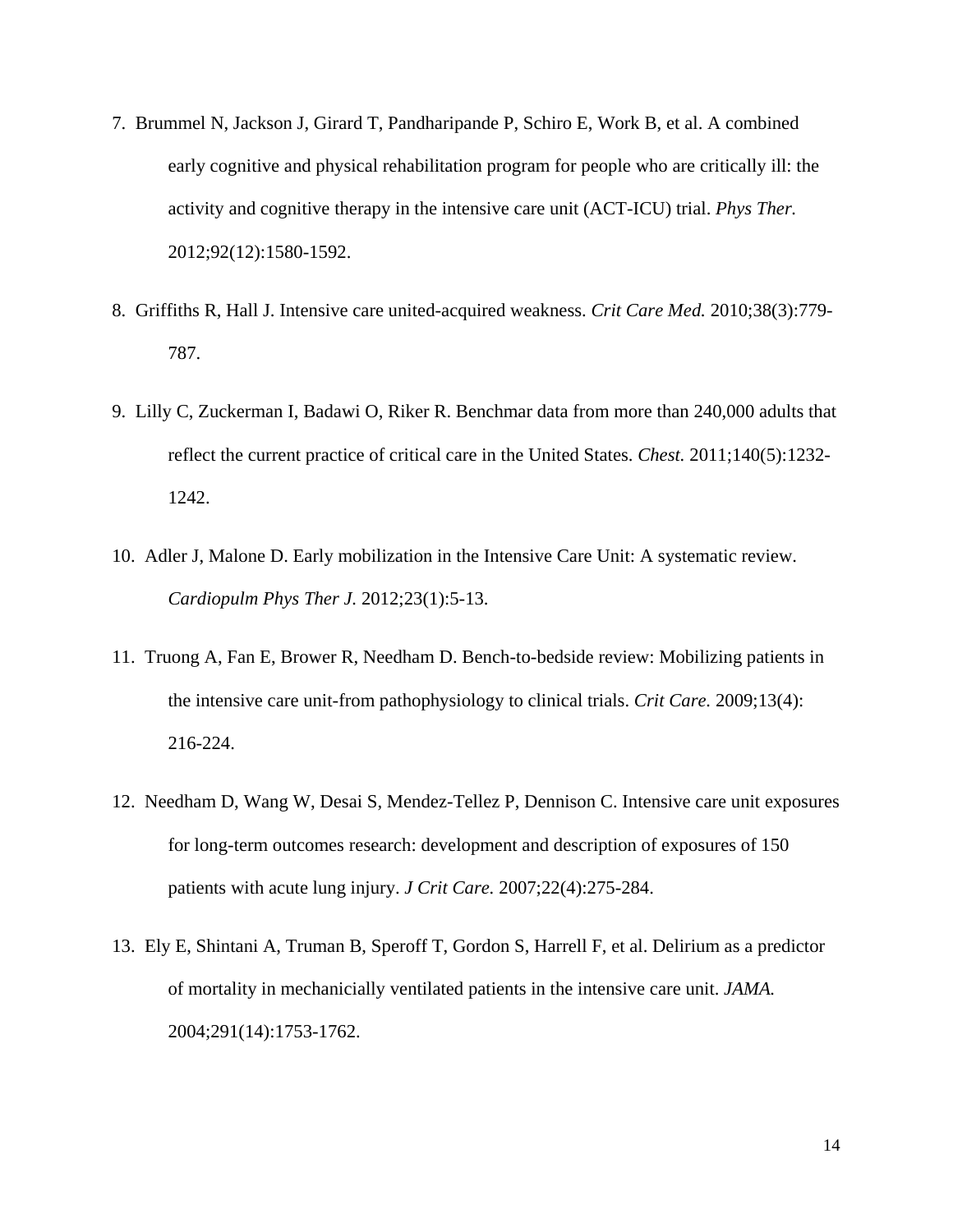- 14. Thomason J, Shintani A, Peterson J, Pun B, Jackson J, Ely E. Intensive care unit delirium is an independent predictor of longer hospital stay: a prospective analysis of 261 nonventilated patients. *Crit Care.* 2005;9(5):R375-R381.
- 15. Cavellazzi R, Sadd M, Marik P. Delirium in the ICU: an overview. *Ann Intensive Care.*  2012;49(2):1-11.
- 16. Morris P, Goad A, Thompson C, Taylo, K, Harry B, Passmore L, et al. Early intensive care unit mobility therapy in the treatment of acute respiratory failure. *Crit Care Med.* 2008; 36(8):2238-2244.
- 17. Burtin C, Clerckx B, Robbeets C, Ferdinande P, Langer D, Troosters T, et al. Early exercise in critically ill patients enhances short-term functional recovery. *Crit Care Med.* 2009; 37(9):2499-2505.
- 18. Malkoç M, Karadibak D, Yildirim Y. The effect of physiotherapy on ventilatory dependency and the length of stay in an intensive care unit. *Int J Rehabil Res.* 2009;32(1):85-88.
- 19. Schweickert W, Pohlman M, Nigos C, Pawlik A, Esbrook C, Spears L, et al. Early physical and occupational therapy in mechanically ventilated, critically ill patients; a randomised controlled trial. *Lancet.* 2009;373(5):1874-1882.
- 20. Needham D, Korupolu R, Zanni J, Pradhan P, Colantuoni E, Palmer J, et al. Early physical medicine and rehabilitation for patients with acute respiratory failure: A quality improvement project. *Arch Phys Med Rehabil.* 2010;91(4):536-542.
- 21. Li A, Peng X, Zhu B, Zhang Y, Xi X. Active mobilization for mechanically ventilated pateints: a systematic review. *Arch Phys Med Rehabil.* 2012;93(11):1081-1087.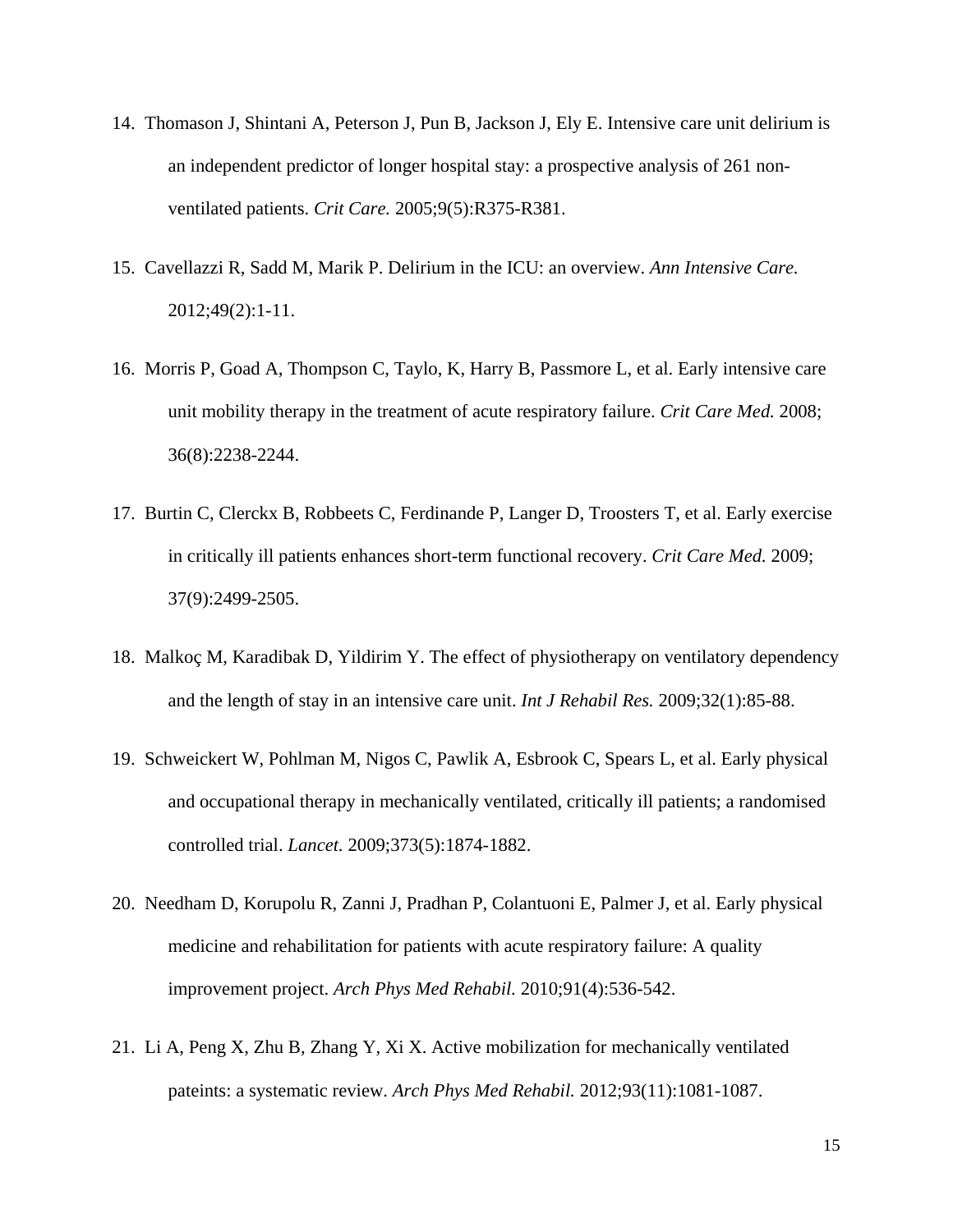- 22. Ronnebaum J, Weir J, Hilsabeck T. Earlier mobilization decreases the length of stay in the intensive care unit. *JACPT.* 2012;3(2):204-210.
- 23. Titsworth W, Hester J, Correia T, Reed R, Guin P, Archibald L, et al. The effect of increased mobility on morbidity in the neurointensive care unit. *J Neurosurg.* 2012;116(6):1379- 1388.
- 24. Lord R, Mayhew C, Korupolu R, Mantheiy E, Friedman M, Palmer J, et al. ICU early physical rehabilitation programs: financial modeling of cost savings. *Crit Care Med.*  2013;41(3):1-8.
- 25. Dasta J, McLaughlin T, Mody S, Piech C. Daily cost of an intensive care unit day: The contribution of mechanical ventilation. *Crit Care Med.* 2005;33(6):1266-1271.
- 26. Kahn J, Rubenfeld G, Rohrbach J, Fuchs B. Cost savings attributable to reductions in intensive care unit length of stay for mechanically ventilated patients. *Med Care.* 2008; 46(12):1226-1233.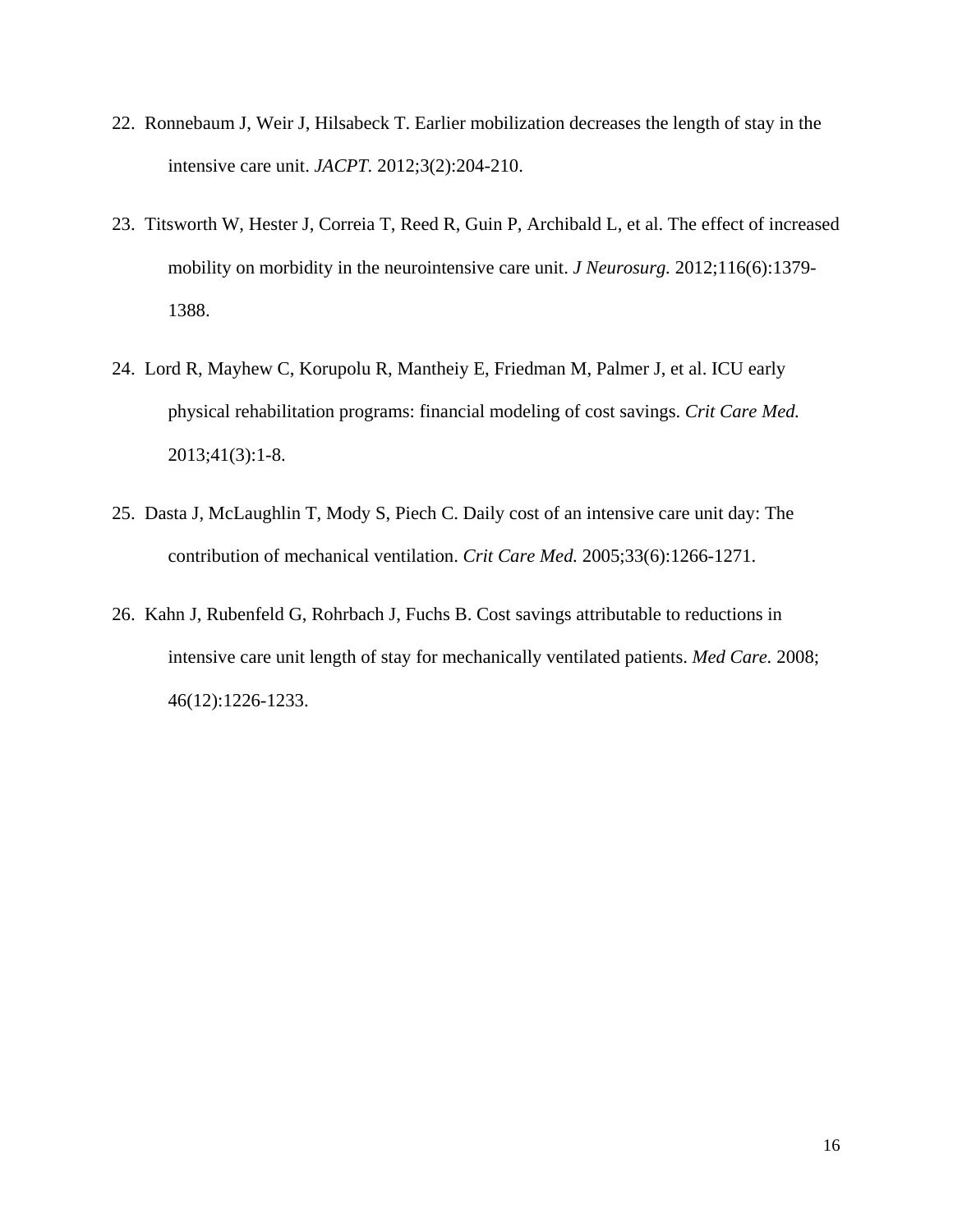

Figure 1: Conceptual Framework: Early mobilization in the ICU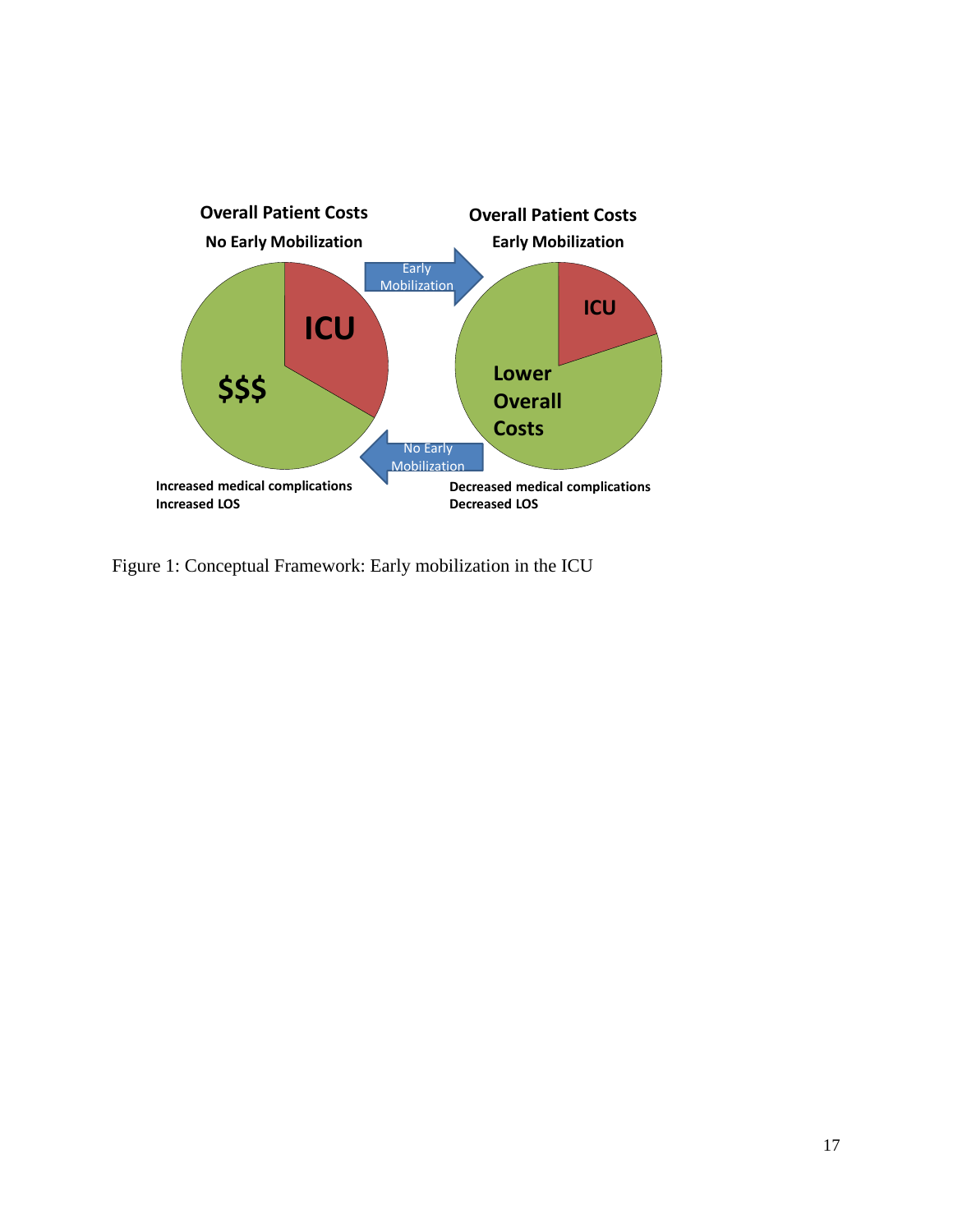| <b>Author</b>                       | <b>Design</b>                                                                                                                                                   | <b>PT</b> Interventions                                                                                                                                                                                                                                                           | <b>Findings</b>                                                                                                                                                                                                                     |
|-------------------------------------|-----------------------------------------------------------------------------------------------------------------------------------------------------------------|-----------------------------------------------------------------------------------------------------------------------------------------------------------------------------------------------------------------------------------------------------------------------------------|-------------------------------------------------------------------------------------------------------------------------------------------------------------------------------------------------------------------------------------|
| Morris, et al.,<br>200816           | Prospective Cohort<br>$\bullet$<br>Study<br>ARF MV<48 hours<br>$\bullet$                                                                                        | Mobilization program 7 says/week by<br>$\bullet$<br>mobility team (PT, RN, NA)<br>Starting with PROM and progressing with<br>$\bullet$<br>transfers and sitting vs. usual care                                                                                                    | ICU LOS Protocol: 5.5 days vs. usual care 6.9<br>1.<br>days*<br>Hospital LOS protocol 11.2 days vs. usual<br>2.<br>care 14.5 days care*<br>More likely to be readmitted in $c = \text{group who}$<br>did not do early mobilization. |
| Burtin, et al.,<br>$2009^{17}$      | Randomized<br>$\bullet$<br>controlled trial                                                                                                                     | Treatment initiated on ICU day 5,<br>$\bullet$<br>Both groups received UE/LE therapy<br>$\bullet$<br>exercises and functional training<br>Treatment group had an additional<br>$\bullet$<br>cycling session for 20 minutes total<br>duration 5 days a week                        | NO statistical difference ICU or Hospital LOS or<br>ventilation weaning time                                                                                                                                                        |
| Malkoc, et al.,<br>$2009^{18}$      | Retrospective case/<br>$\bullet$<br>control chart review                                                                                                        | Intervention group received chest PT with<br>$\bullet$<br>individualized activities ranging from<br>exercise to mobility twice per day 5<br>days/week<br>Control group received standard nursing<br>$\bullet$<br>care                                                             | Ventilator dependent days*<br>Intervention: $14.0+/-5.9*$<br>Control: 20.0+/- 6.1<br>2. ICU LOS Intervention: 15.8+/-8.5<br>Control: 25.5+/-4.5                                                                                     |
| Schweickert, et<br>al., $2009^{19}$ | Prospective<br>$\bullet$<br>Randomized<br>controlled trial<br>2 Centers $MV \le 72$<br>$\bullet$<br>hours<br>Expected to cont<br>$\bullet$<br>MV least 24 hours | Treatment group ex???t mobilization day<br>of enrollment<br>Sedatives interrupted<br>$\bullet$<br>Control – PT/OT Delivered when<br>$\circ$<br>ordered                                                                                                                            | LOS ICU **<br>1.<br>Treatment: 5.9<br>Control: 7.9<br>$\bullet$<br>Hospital LOS**<br>2.<br>Treatment: 13.5<br>Control: 12.9<br>$\bullet$                                                                                            |
| Needham, et<br>al., 2010            | Prospective before<br>$\bullet$<br>and after Quality I<br>improvement case<br>control<br>Patients MV 4 days<br>$\bullet$<br>or more                             | Creating positions for FT PT/OT and PT<br>$\bullet$<br>Rehab Aide<br>Established guidelines for safe early<br>$\bullet$<br>mobility or PT/OT<br>PRN sedatives vs. continuous infusions<br>$\bullet$<br>Default activity level of as tolerated<br>$\bullet$<br>instead of bed rest | 1. ICU LOS reduced by 2.1 day **s Hospital<br>LOS reduced by $3.1$ days $**$                                                                                                                                                        |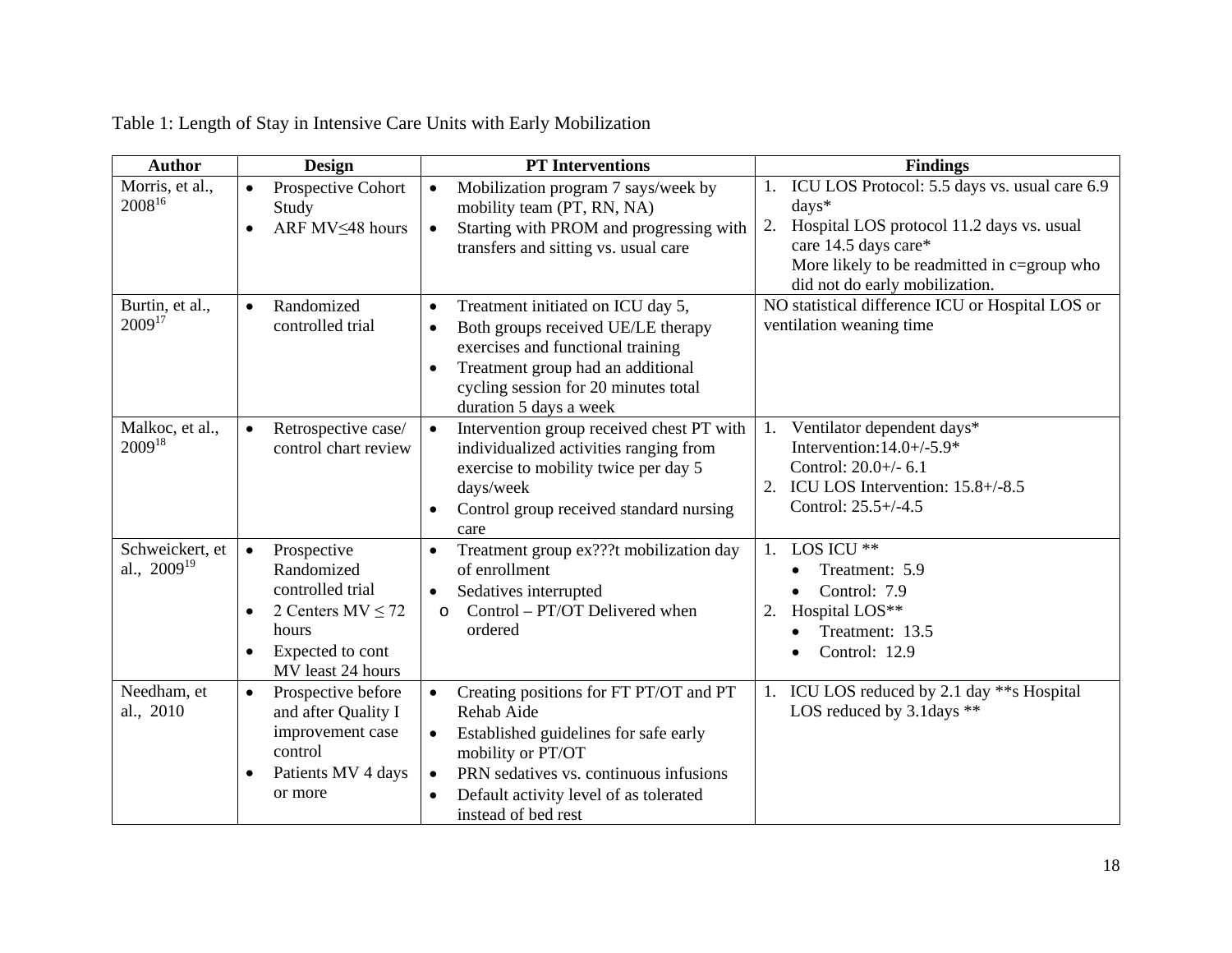Table 1: Length of Stay in Intensive Care Units with Early Mobilization (con't)

| Author                            | <b>Design</b>                                                                                                                                     | <b>PT</b> Interventions                                          | <b>Findings</b>                                                                                                                                                                                                                                                                                          |
|-----------------------------------|---------------------------------------------------------------------------------------------------------------------------------------------------|------------------------------------------------------------------|----------------------------------------------------------------------------------------------------------------------------------------------------------------------------------------------------------------------------------------------------------------------------------------------------------|
| Ronnebaum, et<br>al., $2012^{22}$ | Retrospective chart<br>$\bullet$<br>review<br>Diagnosis of non-<br>neurological<br>respiratory failure<br>and were put on<br>MV upon<br>admission | PT evaluation to occur within 24 hours in<br>MP group            | Mean ICU LOS*<br>SPT 24.9 $+/-13.7$ days<br>a.<br>MP 13.3 $+/- 6.3$ days<br>$\mathbf{b}$ .<br>Mean MV days*<br>a. SPT $30.9 + -20$ days<br>b. MP $14.5 +/- 8.7$ days<br>Mean interval until the initiation of PT*<br>$\mathcal{E}$<br>a. SPT $12.9 +/- 9.7$ days<br>MP 6.1 +/- 4.6 day<br>$\mathbf{b}$ . |
| Titsworth, et<br>al., $2012^{23}$ | Prospective<br>Intervention trial                                                                                                                 | Pump plus (progressive upright mobility<br>$\bullet$<br>program) | Reduction of LOS before mobility program<br>implementation from 12 days pre intervention<br>to 8.6 days post intervention*<br>Reduction in Neuro ICU LOS from 4.0 to<br>3.46 (13% difference)*<br>0.2% reduction in LOS with each unit<br>3.<br>increase in mobility score measured*                     |

• Key: ARF= acute respiratory failure,  $MV$ = mechanical ventilation/mechanically ventilated, QI= quality improvement, PT= Physical Therapy, OT= Occupational Therapy, FT= full time, RN= registered nurse, NA= nursing assistant, PRN= as needed UE= Upper Extremity, LE= Lower Extremity SPT=Standard Physical Therapy when deemed appropriate MP=Early Mobility protocol involving interdisciplinary team and daily meetings

 $* p < 0.05$  \*\* Statically significant \*\* Non Significant  $p > 0.05$